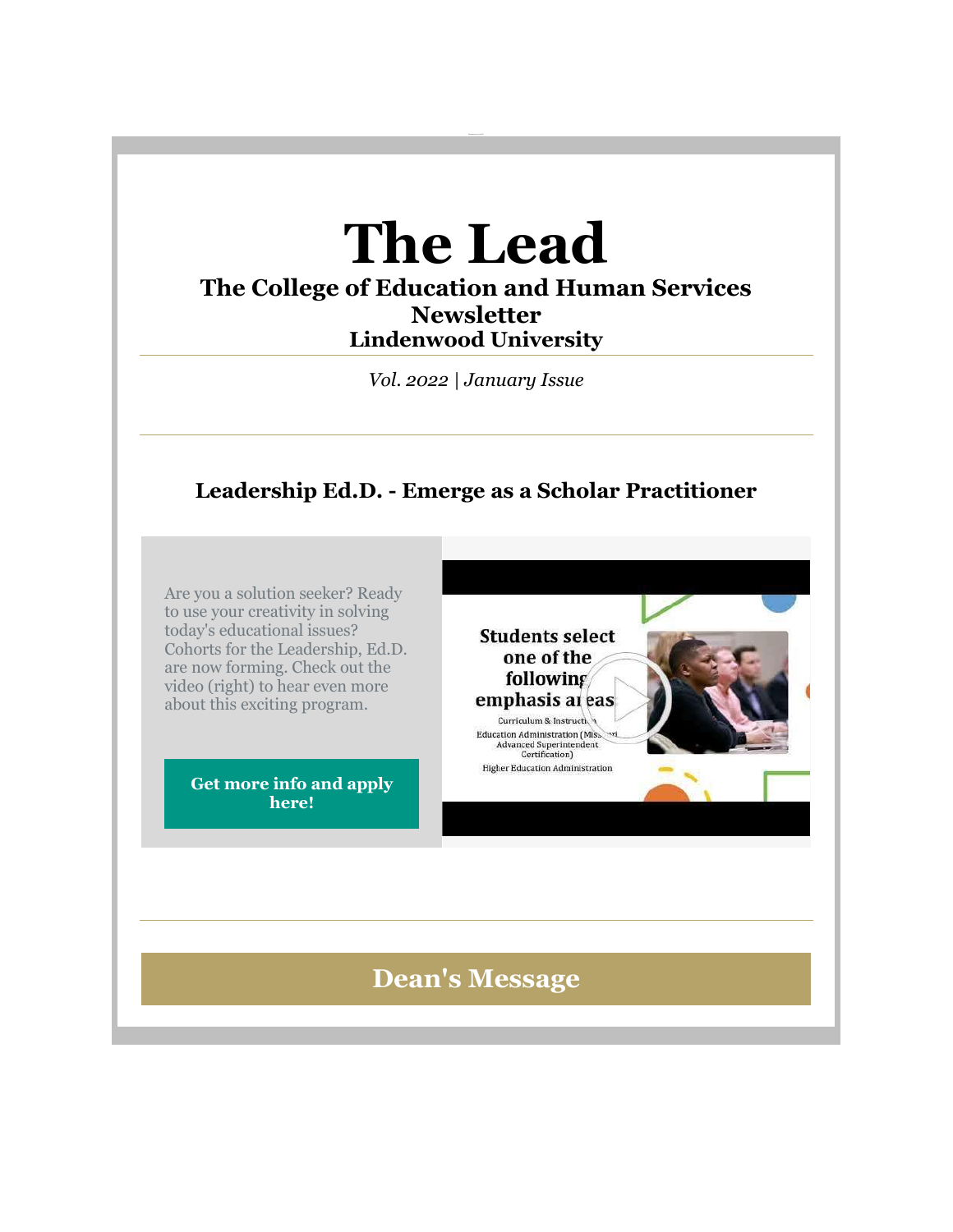#### Greetings everyone,

Happy New Year! We anticipate a very productive 2022 as we build on the many accomplishments of the past year. Looking back on 2021 it is easy to see that the challenges of Covid, while difficult, have galvanized the resolve of the faculty, staff, and students to advance our mission through collaboration, creativity hard work, and insight. As a result, we have not only ensured, but have advanced, the quality, and relevance of our programs and the value of the student experience. There is every indication that in this new year we will accelerate our program growth,



welcoming students into our redesigned programs and into programs that are newly created. Our research output and grant funding will continue to increase and our many partnerships within the community will thrive. Most importantly, our students will engage successfully in programs in partnership with the faculty and staff.

This is going to be a very exciting and rewarding year for the College and the University!

Ing Alepha

Anthony Scheffler, Ph.D. Dean, Lindenwood College of Education

# **Featured Stories**

#### **Creativity Abounds at Gingerbread Gathering**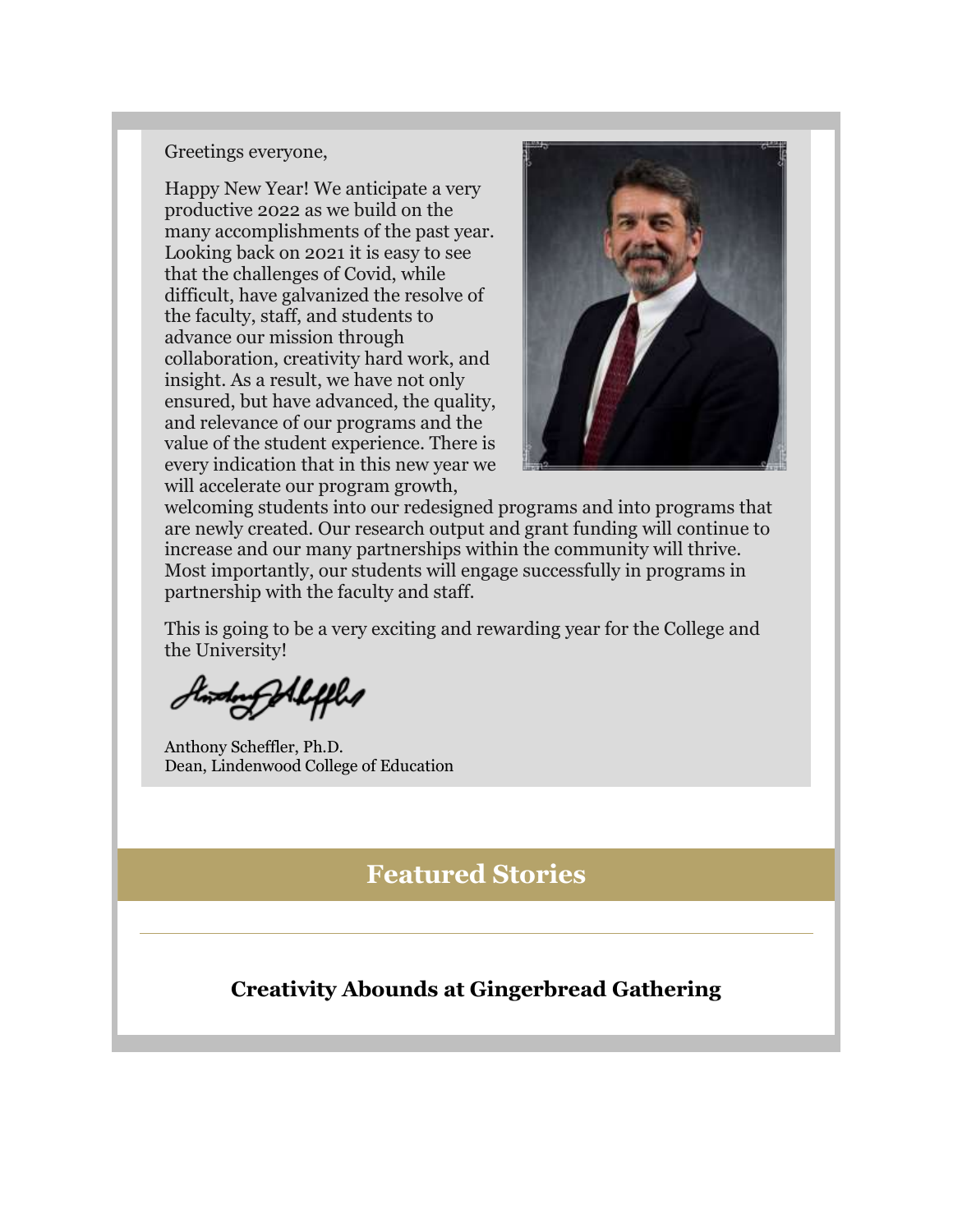



Faculty members in the COEHS enjoyed a fun and festive gingerbread house activity on December 15, 2021. During the gathering, each person decorated a ready-made gingerbread house and yard. The sweet scent of gingerbread, icing and candies filled the air while holiday music played. A good time was had by all, and a few family members even joined in on the fun. At the end of the event, everyone took their houses home to be enjoyed for the winter break. Some faculty members chose to get gingerbread houses "to go" to enjoy them with their families.

#### **COEHS Faculty nominated to be on the President's Equity and Inclusion Council (PEIC)**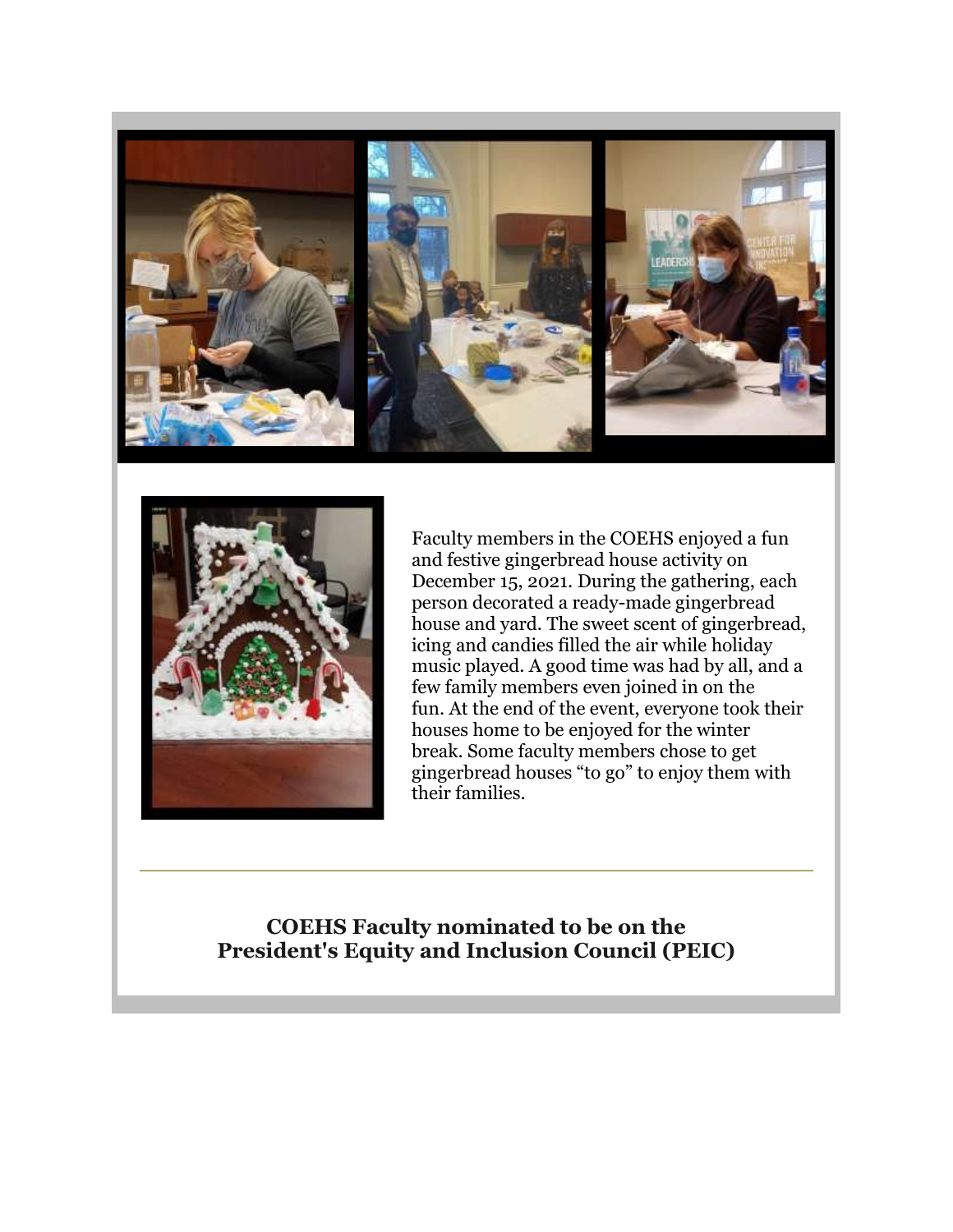

Congratulations to Claire Martin on being nominated to represent the College of Education and Human Services on the President's Equity and Inclusion Council.

Claire is a native of Haiti and spent a significant portion of her life in New York City. she currently resides in St. Louis, Missouri, where she practices as a nationally certified Licensed Professional Counselor specializing in complex trauma and racial trauma recovery. Claire also serves as a counseling instructor in the College of Education and Human Services at

Lindenwood University and completing my Doctor of Philosophy degree as a Counselor Educator.

Claire stated, "I am excited to join PEIC in its commitment to creating a pluralistic climate at Lindenwood that celebrates diversity, creativity, and genuine connections using cultural humility, trauma-informed, and equitable practices. I believe that my strong track record, professional activities, and commitment to serving traditionally under-resourced and marginalized populations align with PEIC's mission and values."

# **COEHS DEI Committee**

**COEHS - DEI Committee encourages you to register and attend the Sessions for The State of Black Educators Symposium**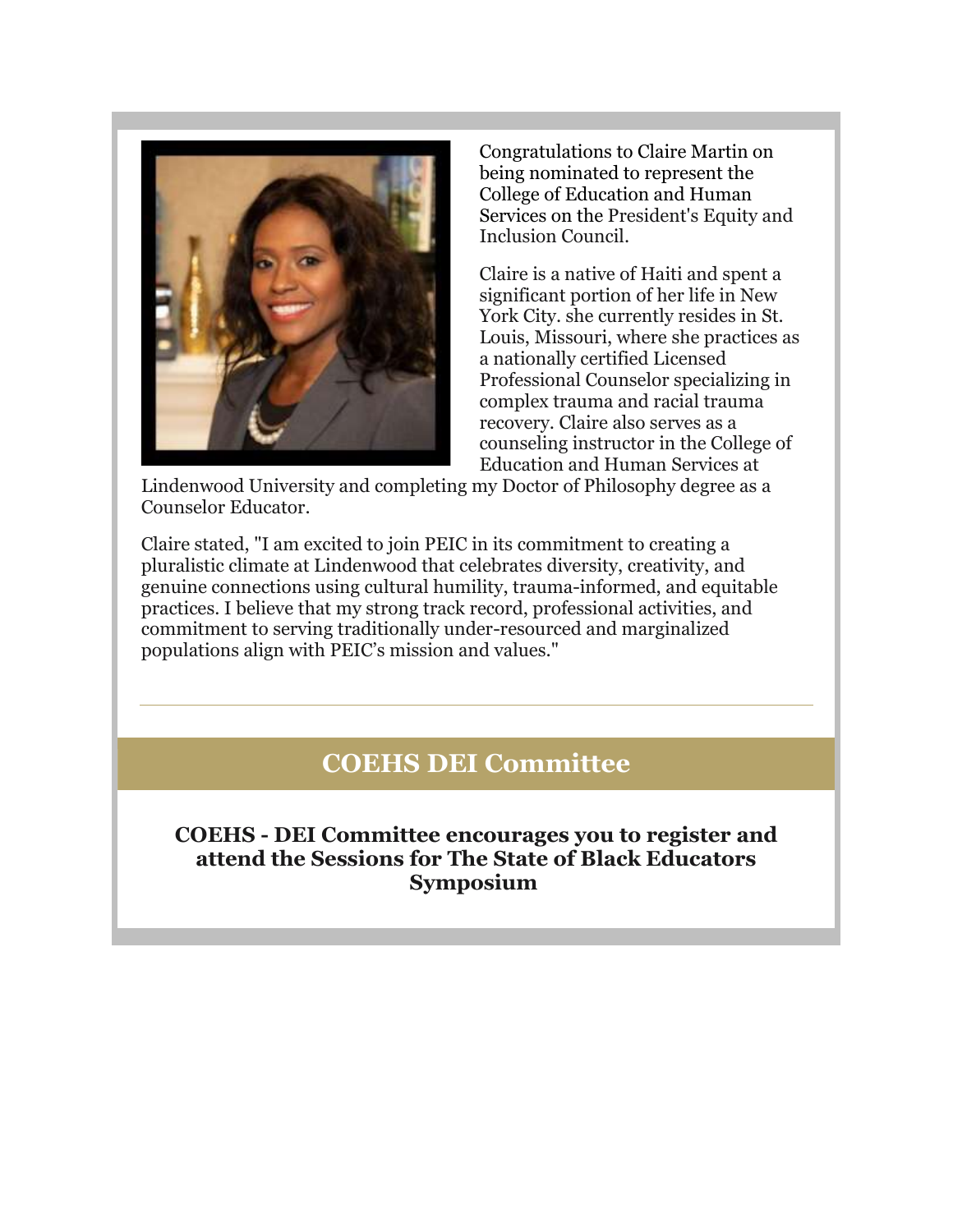

The State of Black Educators Symposium was created for people/organizations interested to discuss better ways to recruit, develop, support, and mentor Black educators. SBE22 will build on the success of SBE20 and SBE21 by focusing more on practical solutions to address a number of issues impacting Black educators. Early registration is now open for this three-day event!

Please note that we anticipate this free event will "sell out." The only way to guarantee that you will be in attendance is to register now!

#### **The breakdown for SBE22 is as follows:**

February 3, 2022  $\omega$ 6pm - Day 1 of SBE22 (Virtual) February 4, 2022 @4pm - SBE22 Conference (Harris-Stowe State University) February 4, 2022 @7pm - SBE22 Symposium (Harris-Stowe State University) February 5, 2022 @9am - SBE22 Flipped Job Fair (University of Missouri - St. Louis)

**[Click Here to Register](https://nam04.safelinks.protection.outlook.com/?url=https%3A%2F%2Fr20.rs6.net%2Ftn.jsp%3Ff%3D001mw-4XsUTvDJaiOy8WEnwDQyFB1HU1u2ZSuqGTjh8EvPMCtoMPbcfJp6SZ83YxQPDyVEl-sEUNTfljFSSf08Bh7YYt2WPdoV4uuoHu19LU-muxfQ8whvG5Gy0UqrZ7ArWsAjK1uK-mFN15eKHbhaZ_xOkB8zELP6kkUgYiCNat6UFyz1X-7JFwubjvaciH1w_ntxCjQ6M3Uww8QIXY9MWozhNKUMok85sVGWurHeQBs3PcfGZZ8Zadg%3D%3D%26c%3D-_FK0SfcGGsDAkE83Dis9Smhxq6dxfmYqrcMYSwNHfue7bg80H4lWA%3D%3D%26ch%3DvFAjamSSNb8iQdJ1-1A1sC0EOxIuk4SDQTLY96L-RV-PCTd5z_ibBA%3D%3D&data=04%7C01%7Cphuffman%40lindenwood.edu%7C9f3b9727adf64d22cd9e08d9ceca1516%7C3d72f08e540a4c68905d9e69c4d9c61e%7C1%7C0%7C637768189602257565%7CUnknown%7CTWFpbGZsb3d8eyJWIjoiMC4wLjAwMDAiLCJQIjoiV2luMzIiLCJBTiI6Ik1haWwiLCJXVCI6Mn0%3D%7C3000&sdata=2g8ozY9nJD3BjYOjwTbJvPzDVc2Wa5%2B3LwYAr5lh53w%3D&reserved=0)**

# **COEHS, Academic, Retention & Certification Center**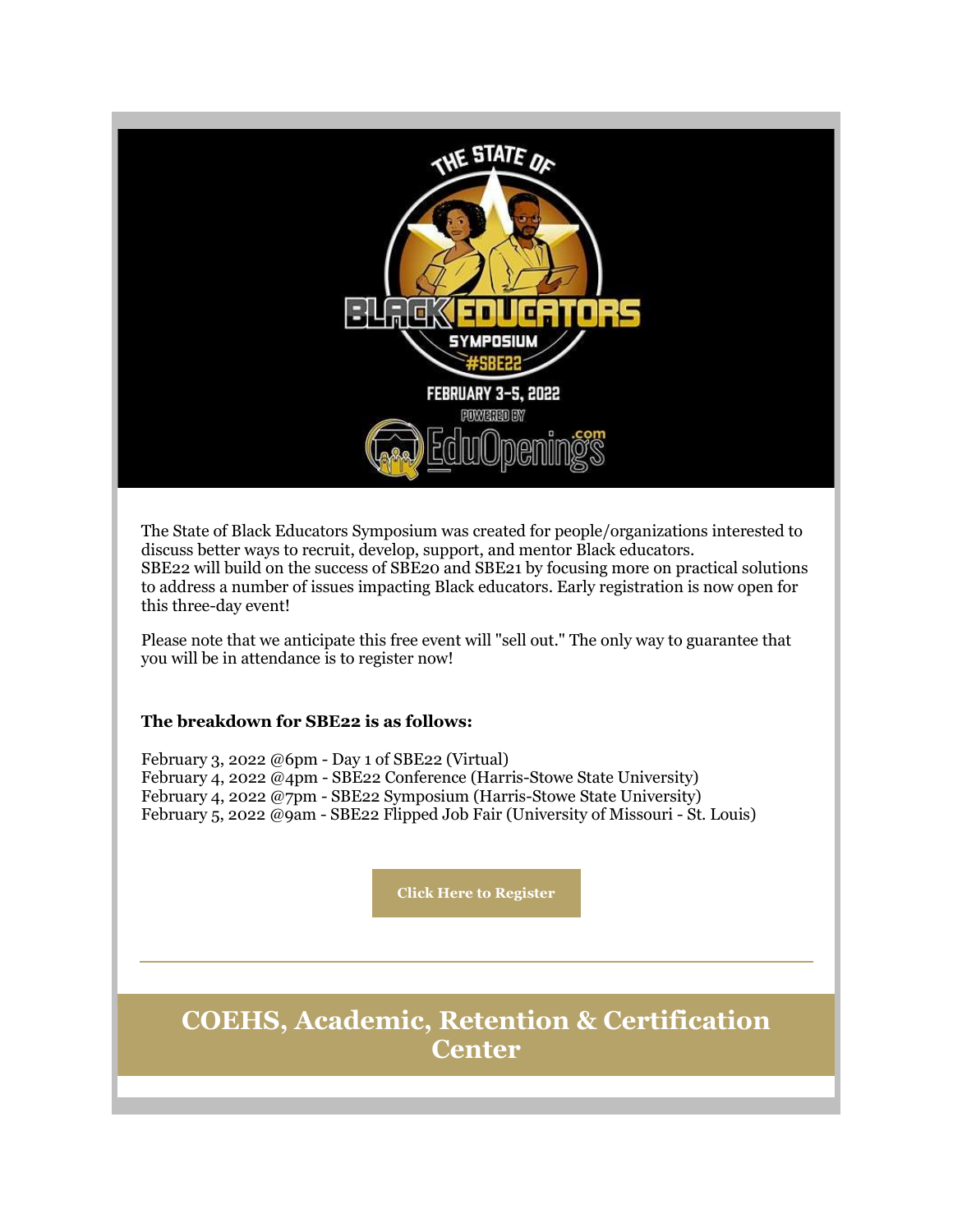#### **Dr. Tammy Moore speaks about Lindenwood University's Plans to Ensure Equitable Access for All Future Teachers**



Dr. Tammy Moore, director of certification and field/clinical experiences at Lindenwood, speaks about the effects of entrance assessment requirements at the college and their plans to ensure equitable access for all students who choose to pursue teacher education.

**[Click here to read the article](https://nam04.safelinks.protection.outlook.com/?url=https%3A%2F%2Fr20.rs6.net%2Ftn.jsp%3Ff%3D001mw-4XsUTvDJaiOy8WEnwDQyFB1HU1u2ZSuqGTjh8EvPMCtoMPbcfJp6SZ83YxQPD5yjLEmSyypOo7NXodaxTKwCHKYNl0UtlLfvUZ4I-GerW8A6q_eNTkxPe21iDVwKE3WpUGPPB2Xwv0UtgfjCTLdGRAR3ynHMIPXtrIAxAOpNHlYyESK7xGuiN4Fpb_kGaOMoGOLdDwHtmPMWUbV28u2OhWzouNk_3bbLMwviZR1BX9kg2qSXkuyrRDIcqP2mYnO65lPstG4P2Ii2Kolkl-A%3D%3D%26c%3D-_FK0SfcGGsDAkE83Dis9Smhxq6dxfmYqrcMYSwNHfue7bg80H4lWA%3D%3D%26ch%3DvFAjamSSNb8iQdJ1-1A1sC0EOxIuk4SDQTLY96L-RV-PCTd5z_ibBA%3D%3D&data=04%7C01%7Cphuffman%40lindenwood.edu%7C9f3b9727adf64d22cd9e08d9ceca1516%7C3d72f08e540a4c68905d9e69c4d9c61e%7C1%7C0%7C637768189602257565%7CUnknown%7CTWFpbGZsb3d8eyJWIjoiMC4wLjAwMDAiLCJQIjoiV2luMzIiLCJBTiI6Ik1haWwiLCJXVCI6Mn0%3D%7C3000&sdata=5UahoZTYFLEKOTNRcxXrRMJp6SJk%2BVxlT7RW1OwkrfE%3D&reserved=0)**

#### **Teacher Candidates helping Teacher Candidates with the Recently Revised Elementary Missouri Content Assessment (MOCA)**

Jordan Landis, an Elementary major and administrative assistant for the ARCC office successfully completed Subtest I for the Elementary Education MOCA, but found herself struggling for the second Subtest, as are many students with the new test format. Jordan developed a Quizlet designed to help herself, and other Elementary Education Majors. Jordan facilitated a virtual study group with education majors and shared the study guide on canvas to help those that could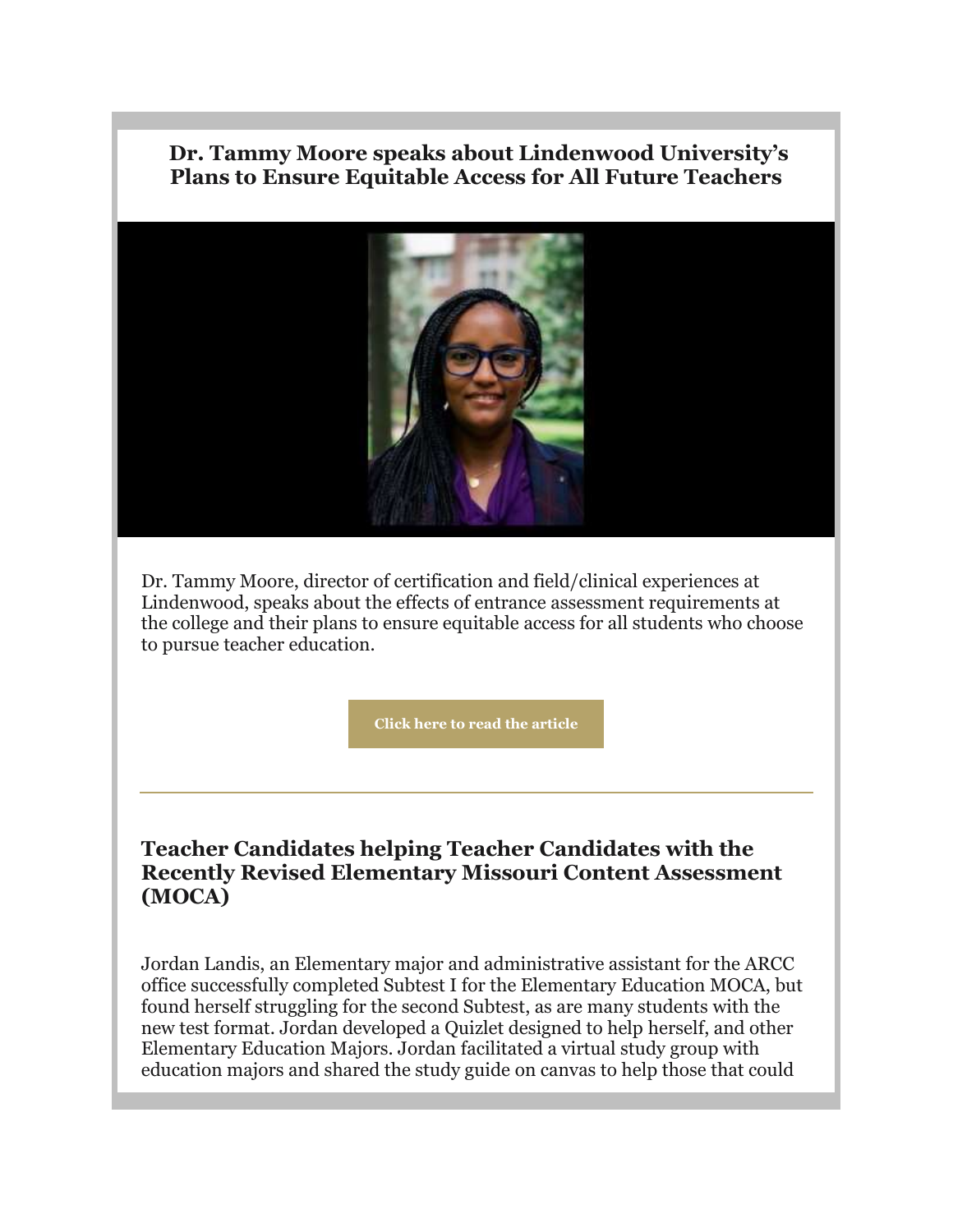not attend. Her Quizlet states, "A compilation of what I remember being on the exam- by someone who has taken it twice and wrote down notes right after."

Jordan is pictured here with her pup Daisy and her boyfriend Joe, who is a police officer in St. Charles, MO



## **COEHS Caught You Caring Award | Cam Newman**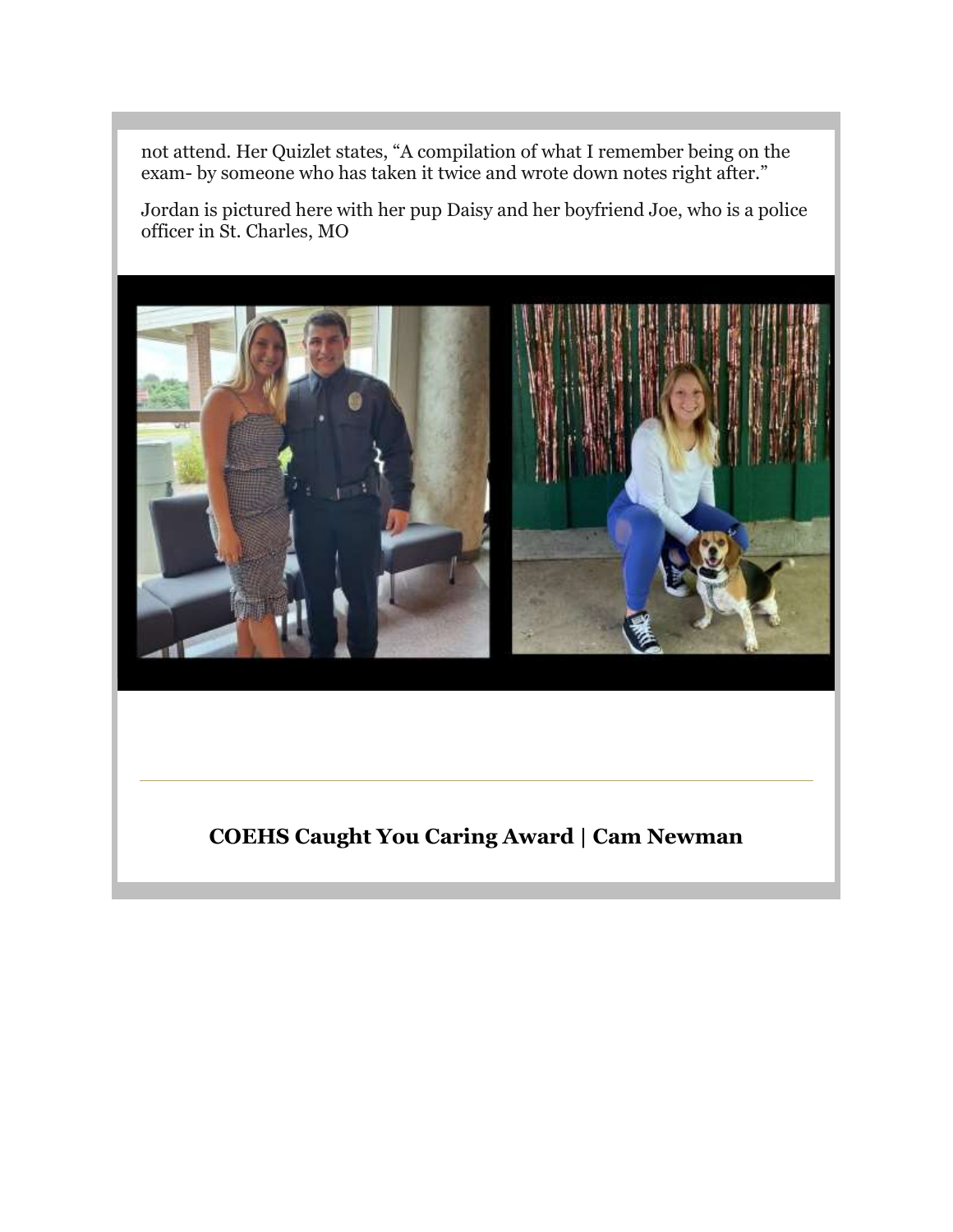

The COEHS - Caught You Caring program honors any faculty, staff, or student worker who was "caught caring" or going the extra mile to help someone within the college.

Professor Newman is an adjunct Instructor within the Curriculum and Instruction department for the College of Education and Human Services.

Students have expressed their appreciation for Cam's efforts! Comments from the nomination are below:

"Dear Professor Newman,

I just wanted to let you know I uploaded my hours for class.

I also want to take this time and thank you for your support and believing in me. Your kind words and motivation helped me expand my knowledge and grow in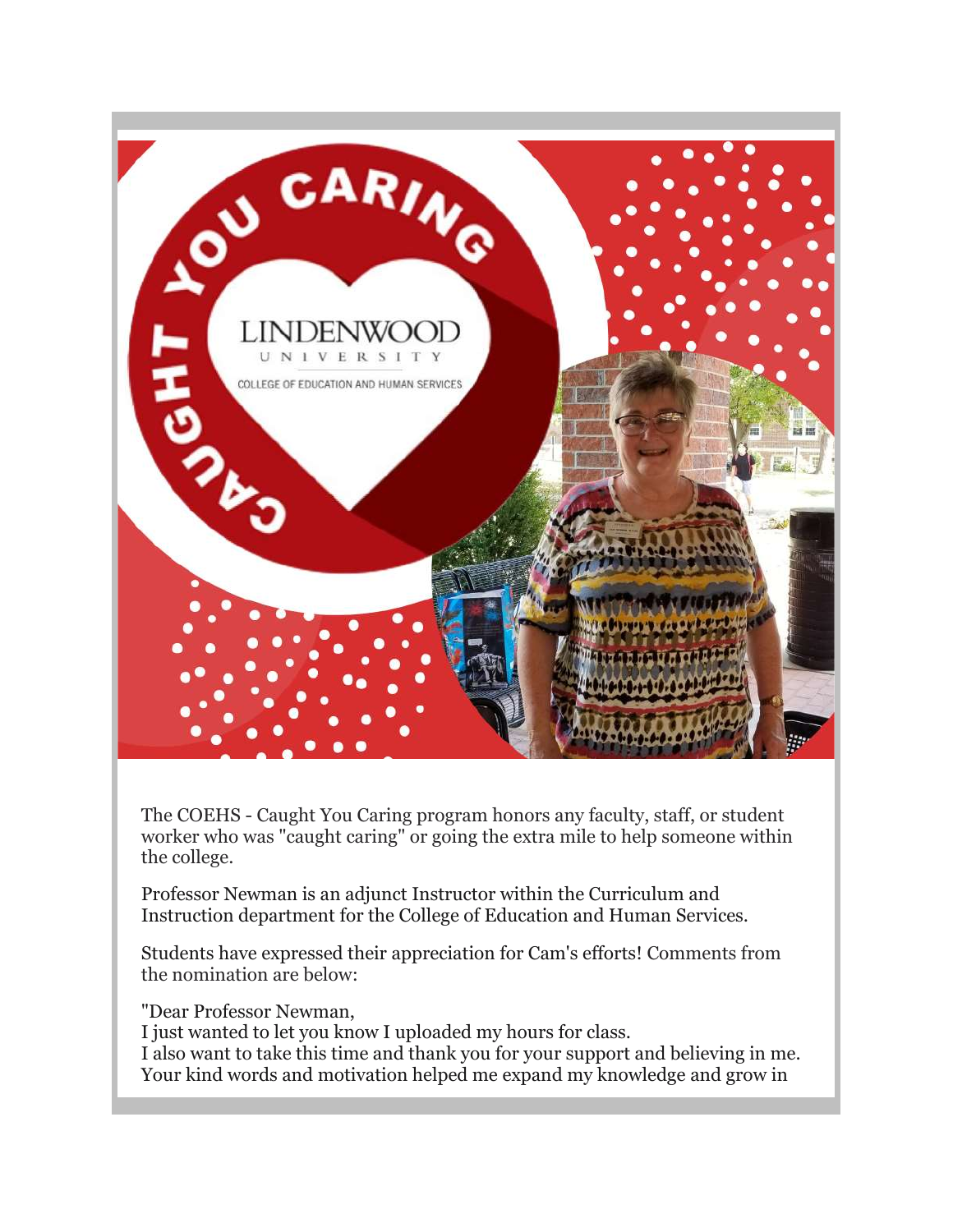every aspect of teaching. Look at where I was in May till now, it is a world of difference. The confidence I feel, I owe much of it to you."

"Prof. Newman-

I just wanted to say another thank you for the fall semester. It was so wonderful to witness you teach. It is so clear that this is your passion and you do an amazing job at it. I have learned SO much this semester that I will take with me for the rest of my teaching career."

# **Curriculum & Instruction**

## **Reading Club A Success!**

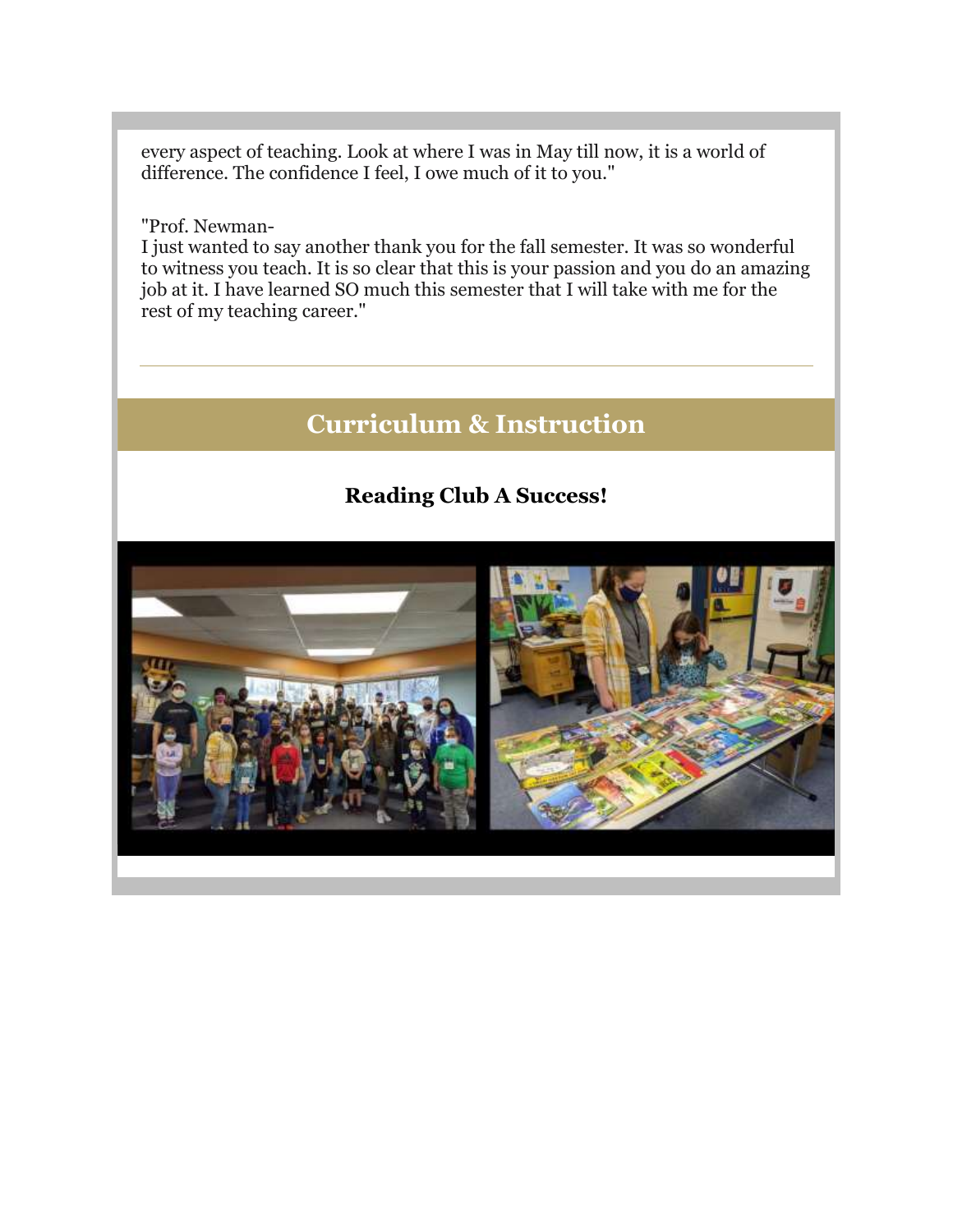

On December 2, 2021 the practicum portion of EDU 30910 Instructional Strategies & Literacy Techniques/Assessment celebrated the successful completion of Reading Club. This after school literacy club served 28 children in grades 1-4 at Null Elementary School in the St. Charles School District. Teacher candidates enrolled in the course met twice a week at Null School and tutored the students. Teacher candidates administered assessments and used the data to inform their instruction. Children received support in phonics, comprehension and writing. Professor Cam Newman supervised the practicum and was extremely pleased with the results. "The teacher candidates gained valuable experience in an authentic setting

while conducting themselves in a very professional manner", reported Mrs. Newman. Null School Principal Dr. Kate Kimsey—a Lindenwood Alumni- stated that she was "so pleased that teacher candidates gained experience and made a significant impression on the children. All members of Reading Club eagerly looked forward to working with their university tutors in this important partnership". Null School Instructional Coach Val Sutton explained that "the children felt successful and more confident, while the teacher candidates saw the value in building relationships with the children they tutored." On the last day of Reading Club, the whole school received a Lindenwood "send off", complete with Lindenwood Cheer Squad members and even a visit from mascot Leo the Lion! Reading Club members could choose books as a semester end gift. "The benefit of working in a school setting and gaining relevant content knowledge and experience cannot be duplicated in any other type of practicum and will most definitely prepare our teacher candidates for student teaching" stated Professor Newman.

# **Educational Leadership**

**Dr. Sarah Schoper publishes "Creating Inclusivity While Providing Accommodations" monograph with ACPA-College Student Educators International**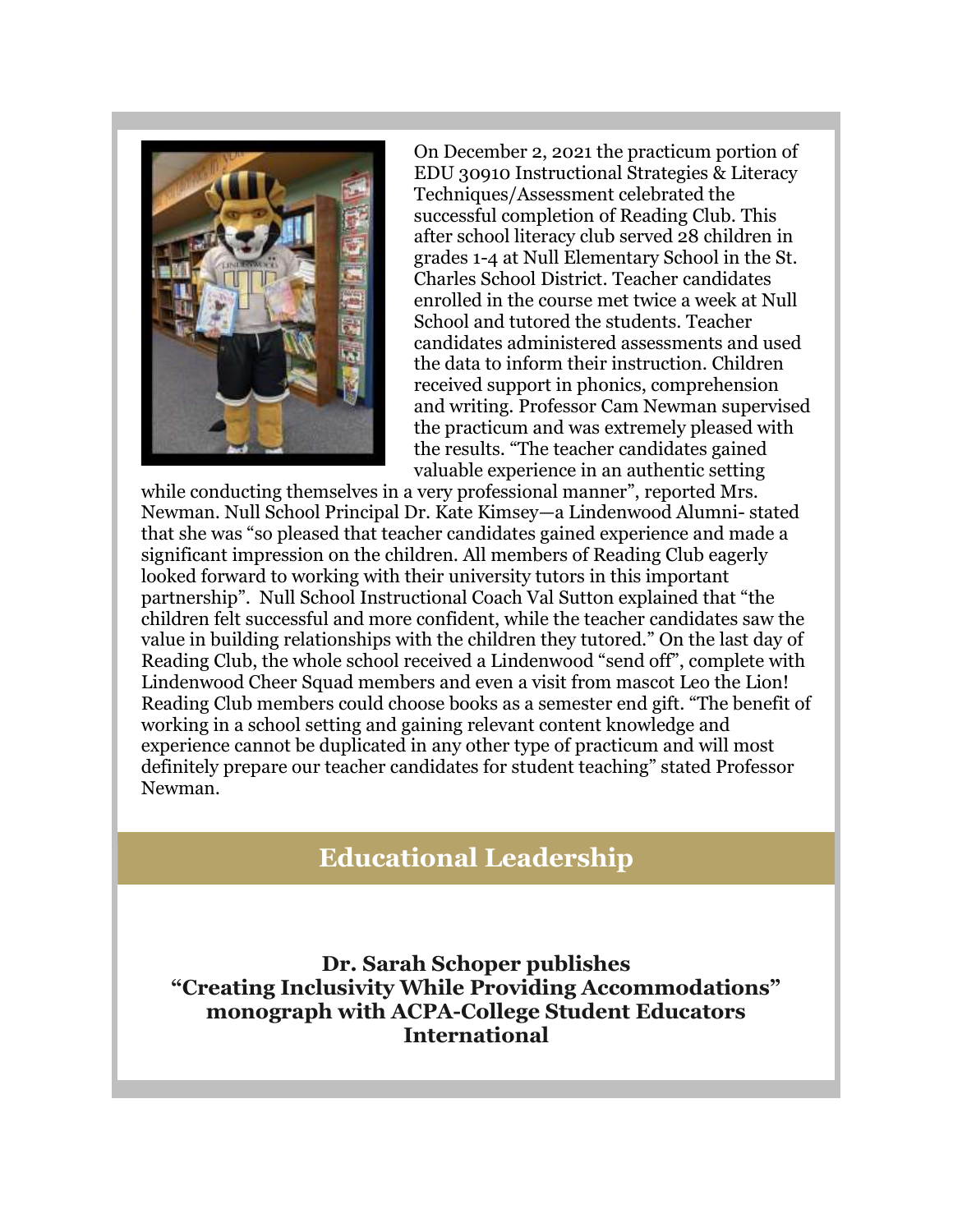Dr. Sarah Schoper, an adjunct faculty member in the higher education program within the Educational Leadership department published a monograph with coresearcher Dr. Amy French, Indiana State University. Using a social justice lens (Evans et al., 2017), the monograph incorporates salient literature to promote inclusivity that moves beyond legal accommodations and referrals to the disability service office to help understand how our collective responsibility is to enhance the higher education experience for all disabled individuals.

Furthermore, the monograph is intended to serve as a practical guide for all higher education professionals, regardless of their level of involvement with disabilities, to champion learning inclusive of all individuals with disabilities. Authors from a wide range of backgrounds, experiences, identities, and abilities were intentionally sought as contributors to most appropriately provide context, knowledge, and experience. The hope is that this monograph influences pedagogical approaches, practical applications, and institutional shifts to support people with disabilities.

Finally, publishing with ACPA-College Student Educators International allows for free accessible access to the monograph for both members and nonmembers.

**[Click here for the monograph](https://nam04.safelinks.protection.outlook.com/?url=https%3A%2F%2Fr20.rs6.net%2Ftn.jsp%3Ff%3D001mw-4XsUTvDJaiOy8WEnwDQyFB1HU1u2ZSuqGTjh8EvPMCtoMPbcfJp6SZ83YxQPDVk6Ybek3wsiLdF_0Tqovenb1uCl__rD2GQAXHRge7gJGduyoO7uz7khQn1EMJaDlmktj7X4zPB0KS3kndkAyvjj7Y3u7NuW5pRPErUut0YfxRk-cZO10Dl6O1gxjuPdGqvRGefM_Tv2y97IRyAWh6EBQ4uWQ2GageTtMWVEWHhA%3D%26c%3D-_FK0SfcGGsDAkE83Dis9Smhxq6dxfmYqrcMYSwNHfue7bg80H4lWA%3D%3D%26ch%3DvFAjamSSNb8iQdJ1-1A1sC0EOxIuk4SDQTLY96L-RV-PCTd5z_ibBA%3D%3D&data=04%7C01%7Cphuffman%40lindenwood.edu%7C9f3b9727adf64d22cd9e08d9ceca1516%7C3d72f08e540a4c68905d9e69c4d9c61e%7C1%7C0%7C637768189602257565%7CUnknown%7CTWFpbGZsb3d8eyJWIjoiMC4wLjAwMDAiLCJQIjoiV2luMzIiLCJBTiI6Ik1haWwiLCJXVCI6Mn0%3D%7C3000&sdata=a26waBr027EHdMfsOTaqdj8id68ODlh9lTyYbWKT%2FnQ%3D&reserved=0)**



## **Dr. Richard Henson Retires from Educational Leadership**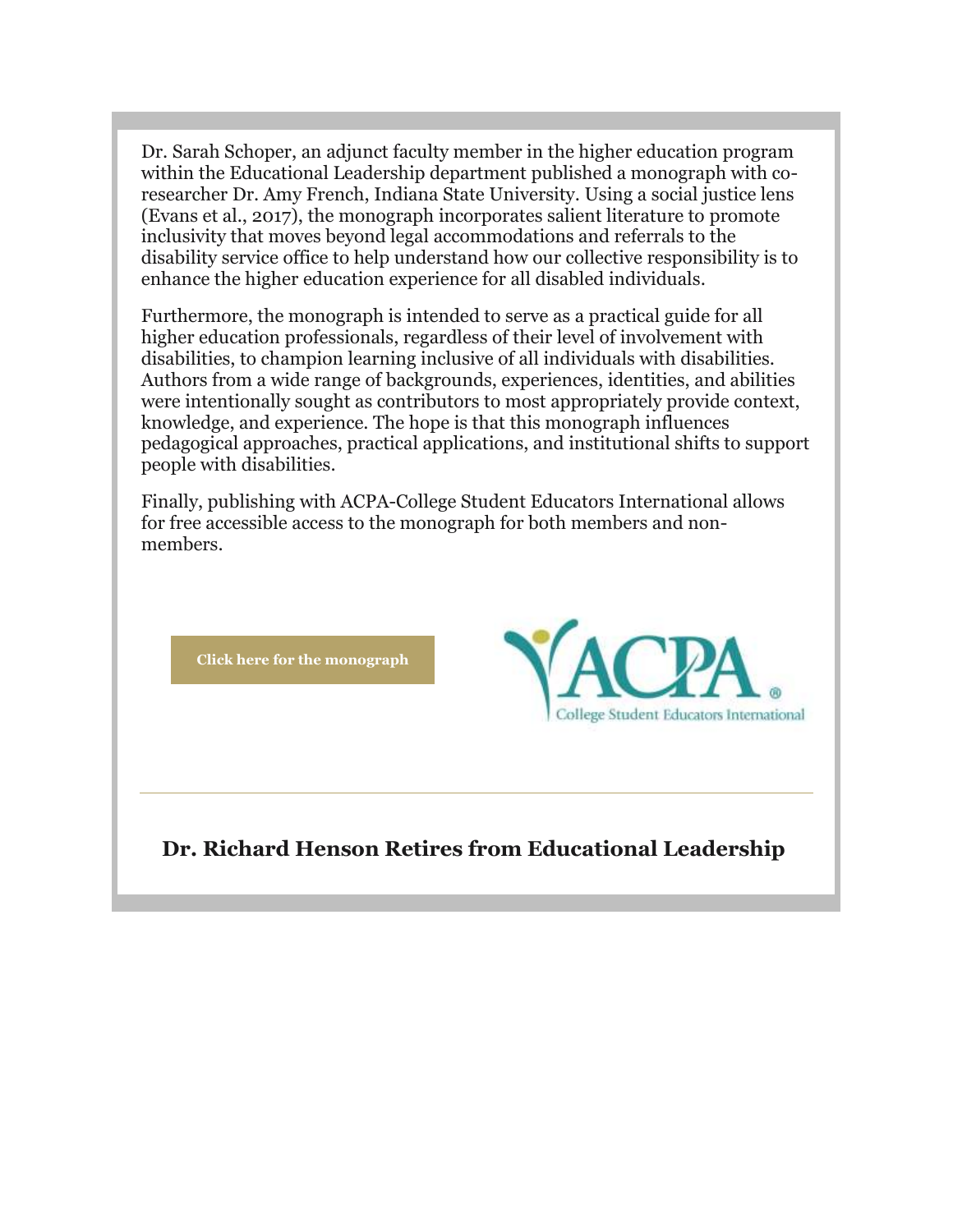

This month Educational Leadership bids farewell to Dr. Richard "Dick" Henson, the Manager of Lindenwood's Extended Site in Springfield, Missouri. Though he has only been with the team a few years, he was already quite familiar with the university having attained an Educational Specialist's degree in 2005 and an Educational Doctorate degree in Educational Administration in 2009. He brought a great deal of experience to the Educational Leadership team, having served as a school principal for six years and as a superintendent for 18 years.

When we asked Dr. Henson what brought him back to Lindenwood, his response was "Dr. Kathy Grover and Mrs. Peggy Henson

hornswoggled me. I was very happily retired when Kathy texted me and said, 'I need you to come back and be my boss again.' Foolishly, I came in and interviewed, and was subsequently employed on a Friday. My wife resigned from her position as an elementary school librarian the following Monday. I now understand the meaning of the word *cahoots*." He explained that the best part of working at LU is that he gets to work with some outstanding young educators who give him hope that not "all is lost and that public education really has a chance to not only survive."

# **Human Services**

# **Social Work**

# **First Generation College Graduates**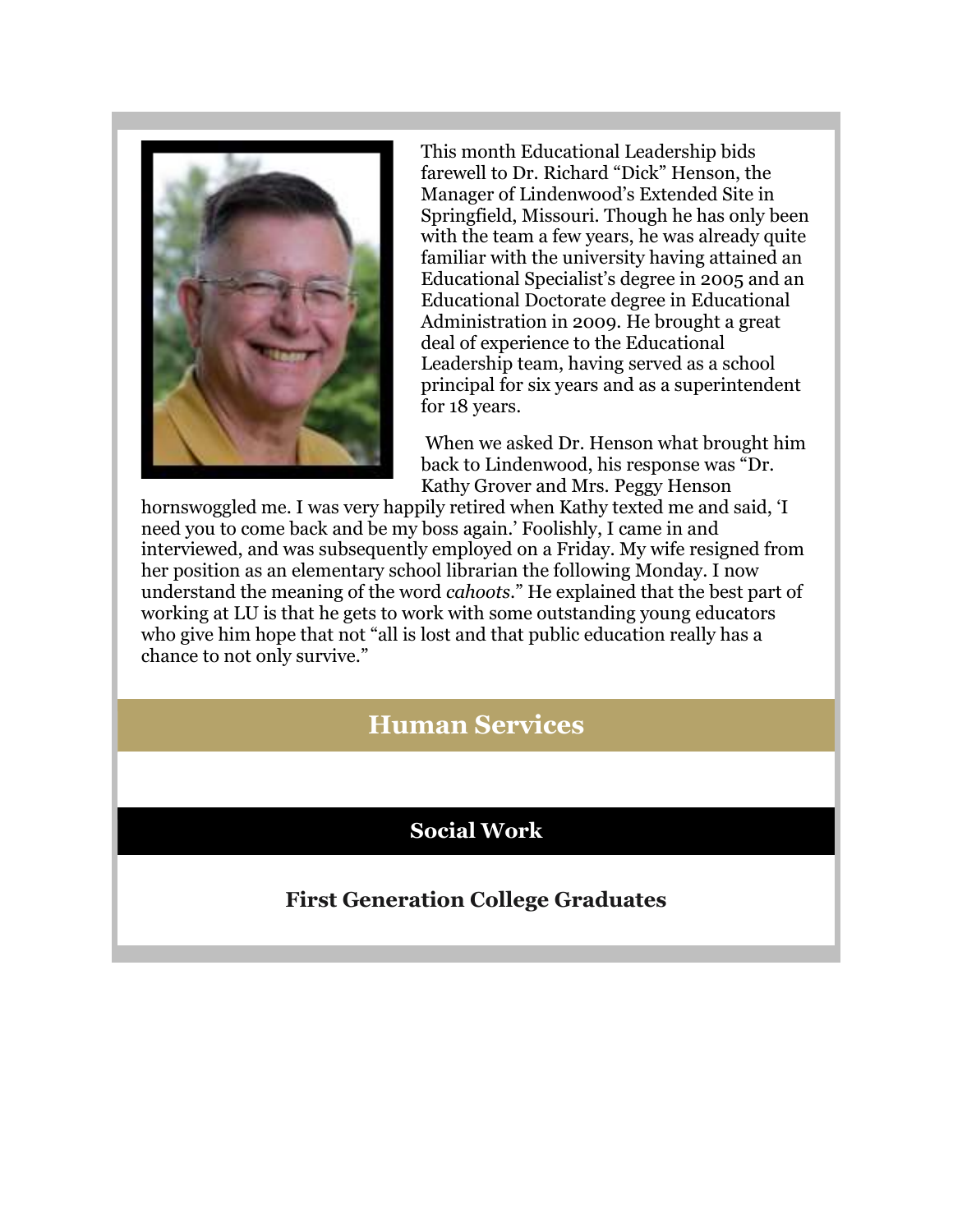

Graduation was extra special for two Social Work majors and their families this December. Both are the first in their families to graduate from college. Being a First-- Generation college student presents many challenges including the pressure to succeed, not having a role model to navigate the complexities of college expectations, policies, and procedures, and constantly questioning, "Do I belong here?"

Madelyn Temmen and Melvina Green have changed the direction of future generations for their families. Both graduated with their BSW and proved they belonged at Lindenwood.

Madelyn Temmen completed her college work

in both Social Work and Criminology and Criminal Justice. She worked with the Juvenile Court in Franklin County and hopes to continue in this area after completing a graduate program in social work. Her family is proud of her accomplishments and her perseverance to complete her goal.

Melvina Green proudly accepted her diploma in front of her five children and cheering family. She worked with older residents in a day treatment program and hopes to continue after graduation.

We congratulate our First Generation BSW graduates. They are role models for their families.

## Clinical Mental Health Counseling

Dr. Freedle Shares Two New Publications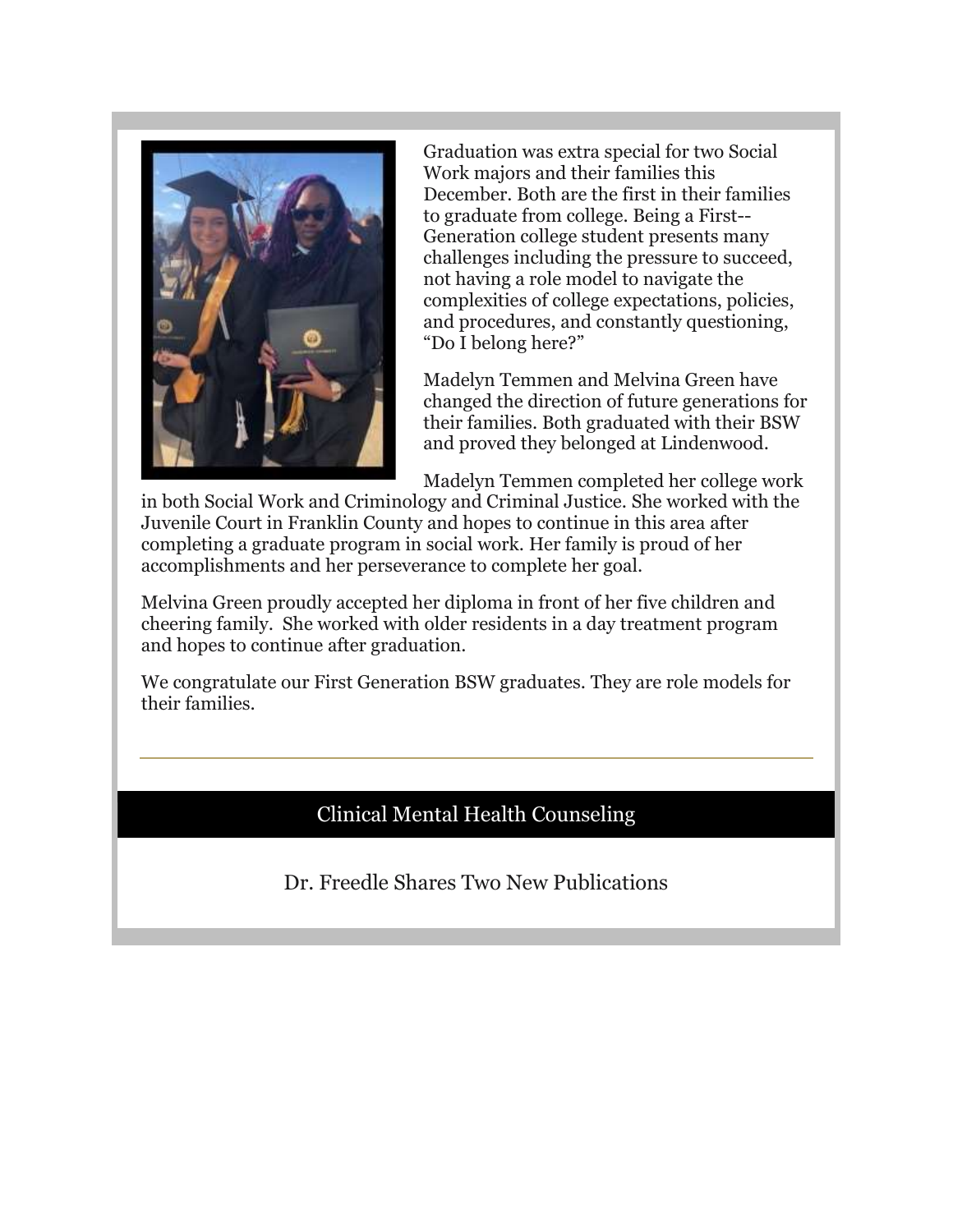

Two of Dr. Freedle's papers were published in December 2021 one in *Topics in Early Childhood Special Education* and one in *Illness, Crisis & Loss*. The first paper is a qualitative meta-synthesis that aims to identify the needs of families with young children who exhibit challenging behavior to inform more robust and responsive family-centered practices. Dr. Freedle collaborated on this paper with her colleague who is at Michigan State University.

The second paper explored the relationship between prosocial behaviors, empathy, and positive psychological change in women who have experienced pregnancy loss. Data for this publication came from Dr. Freedle's dissertation.

# **From Isolation to Connection: Empathy, Prosocial...**

The purpose of this study was to explore the relationship between prosocial behaviors,

**Understanding Families' Experiences Raising Young...**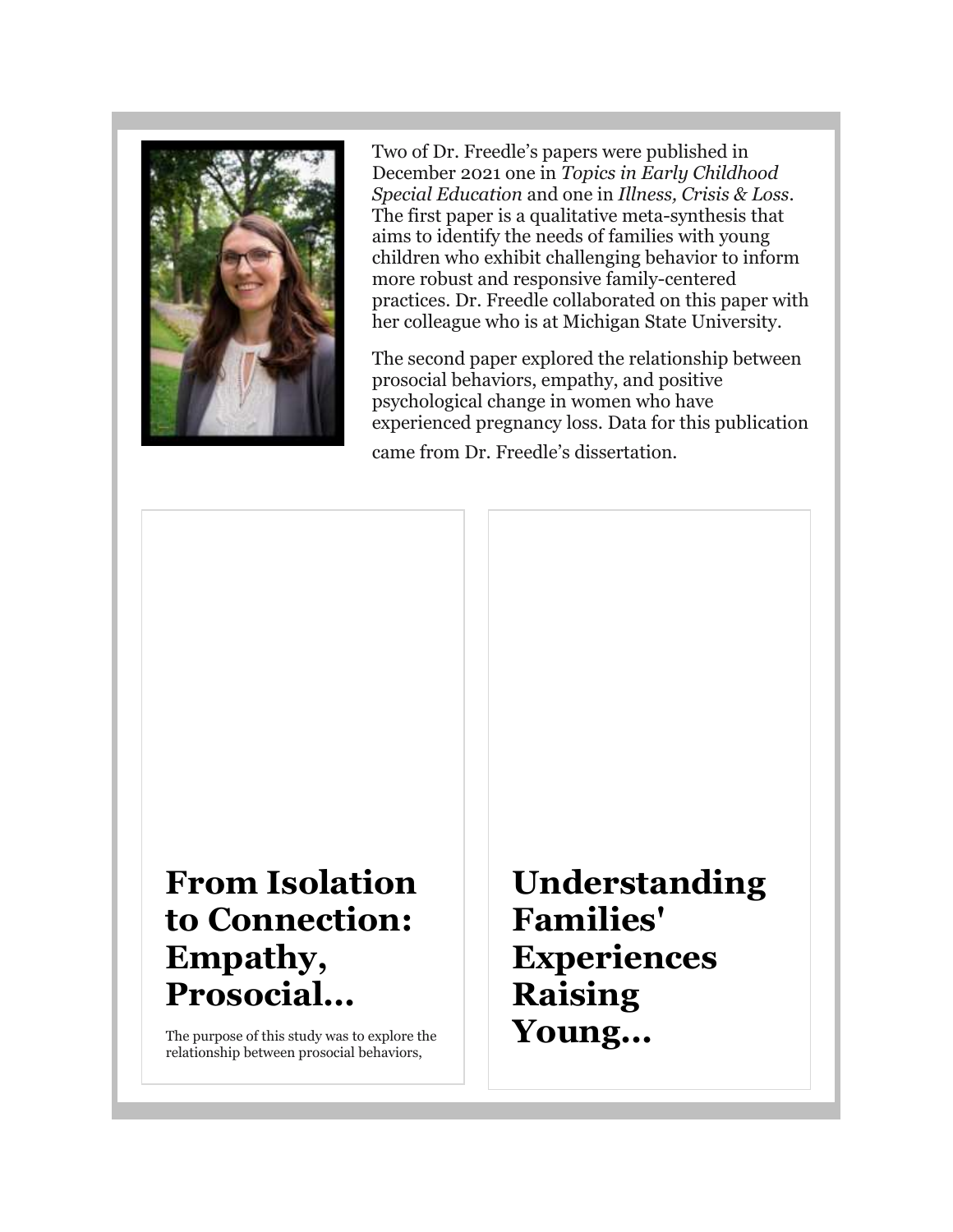empathy, and positive psychological change in women who have experienced pregnancy loss. Women who had experienced miscarriage or stillbirth ( $n = 291$ ) were...

## **[Read more](https://nam04.safelinks.protection.outlook.com/?url=https%3A%2F%2Fr20.rs6.net%2Ftn.jsp%3Ff%3D001mw-4XsUTvDJaiOy8WEnwDQyFB1HU1u2ZSuqGTjh8EvPMCtoMPbcfJp6SZ83YxQPDqd0Q0tW16qDBQDprDOWugMAEWja8YCvo4kNM0671yYCu2kJrRYjtPr2PzSq98MMH6qBBWN200cV4R2kAdKtxcMABRKrXk55bMFTh2uU-xwVaYD9cf5KonJMwC27Zrt4KwgWSqlcqXO4%3D%26c%3D-_FK0SfcGGsDAkE83Dis9Smhxq6dxfmYqrcMYSwNHfue7bg80H4lWA%3D%3D%26ch%3DvFAjamSSNb8iQdJ1-1A1sC0EOxIuk4SDQTLY96L-RV-PCTd5z_ibBA%3D%3D&data=04%7C01%7Cphuffman%40lindenwood.edu%7C9f3b9727adf64d22cd9e08d9ceca1516%7C3d72f08e540a4c68905d9e69c4d9c61e%7C1%7C0%7C637768189602257565%7CUnknown%7CTWFpbGZsb3d8eyJWIjoiMC4wLjAwMDAiLCJQIjoiV2luMzIiLCJBTiI6Ik1haWwiLCJXVCI6Mn0%3D%7C3000&sdata=Rz6UmXwW6MuFCdTrT%2Fs%2Fs0aoiasbpVMjic0bW%2BiADhk%3D&reserved=0)**

journals.sagepub.com

Raising a young child with challenging behavior can have a significant impact on families' well-being and family functioning. Despite advancements in the field, there is a paucity of research focused on effective ways to address their unique...

#### **[Read more](https://nam04.safelinks.protection.outlook.com/?url=https%3A%2F%2Fr20.rs6.net%2Ftn.jsp%3Ff%3D001mw-4XsUTvDJaiOy8WEnwDQyFB1HU1u2ZSuqGTjh8EvPMCtoMPbcfJp6SZ83YxQPDlVlYpVWo4Ti4YjIkynlTuQ29omGMR8D4wYHUIIgCbUzktVY8xTF98xpDr1LWAukF89nesuZTyfKixGopv75fEqEMfqBeklFgSMKWnwn3dp-Cc3J7PUvuPhWRGOXHD1S6%26c%3D-_FK0SfcGGsDAkE83Dis9Smhxq6dxfmYqrcMYSwNHfue7bg80H4lWA%3D%3D%26ch%3DvFAjamSSNb8iQdJ1-1A1sC0EOxIuk4SDQTLY96L-RV-PCTd5z_ibBA%3D%3D&data=04%7C01%7Cphuffman%40lindenwood.edu%7C9f3b9727adf64d22cd9e08d9ceca1516%7C3d72f08e540a4c68905d9e69c4d9c61e%7C1%7C0%7C637768189602257565%7CUnknown%7CTWFpbGZsb3d8eyJWIjoiMC4wLjAwMDAiLCJQIjoiV2luMzIiLCJBTiI6Ik1haWwiLCJXVCI6Mn0%3D%7C3000&sdata=VquXH7fXp6IZ3pXNallK8KjHr9ehcsRv7llN1ldToJE%3D&reserved=0)**

journals.sagepub.com



## **Earn \$150 Stipend Participating in February 17 Workshop at Lindenwood**

The Economic Education Center will offer **Fundamentals of Environmental Economics**, a free workshop for educators on Thursday, February 17, 9 a.m.- 3:30 p.m. Educators who attend the entire workshop qualify to receive a **\$150 stipend**! Participants can also earn professional development credit through the **[Lindenwood Learning Academy](https://nam04.safelinks.protection.outlook.com/?url=https%3A%2F%2Fr20.rs6.net%2Ftn.jsp%3Ff%3D001mw-4XsUTvDJaiOy8WEnwDQyFB1HU1u2ZSuqGTjh8EvPMCtoMPbcfJp6SZ83YxQPDIDyV4HiPOHyJUISsn3Jae-qH4Y89ayzdjLE2WJjguvrAznr2jBvJPGmRkcENiL3uFICcmdrFyST6dznf6LFNmonJ376-ItSEIvriy5wO5GGERVqaRzrNpiCDe-l-WnLiowWNYHaWDaye0Njlf4asCA%3D%3D%26c%3D-_FK0SfcGGsDAkE83Dis9Smhxq6dxfmYqrcMYSwNHfue7bg80H4lWA%3D%3D%26ch%3DvFAjamSSNb8iQdJ1-1A1sC0EOxIuk4SDQTLY96L-RV-PCTd5z_ibBA%3D%3D&data=04%7C01%7Cphuffman%40lindenwood.edu%7C9f3b9727adf64d22cd9e08d9ceca1516%7C3d72f08e540a4c68905d9e69c4d9c61e%7C1%7C0%7C637768189602257565%7CUnknown%7CTWFpbGZsb3d8eyJWIjoiMC4wLjAwMDAiLCJQIjoiV2luMzIiLCJBTiI6Ik1haWwiLCJXVCI6Mn0%3D%7C3000&sdata=I4Lfp5aMrAAiiMmnmz7pCaYT2tlX7VEbfVEi30c5o7U%3D&reserved=0)**. The workshop familiarizes middle- and high-school teachers, curriculum specialists, and university faculty with a nonbiased approach that introduces the basics of environmental economics and provides effective simulations to introduce the concepts into the classroom. The workshop includes classroom-tested activities, as well as a variety of interactive lectures and case studies focusing on the following topics:

- Overview of relevant environmental and economic concepts
- Tragedy of the Commons
- Water-use policies
- Climate-change policies